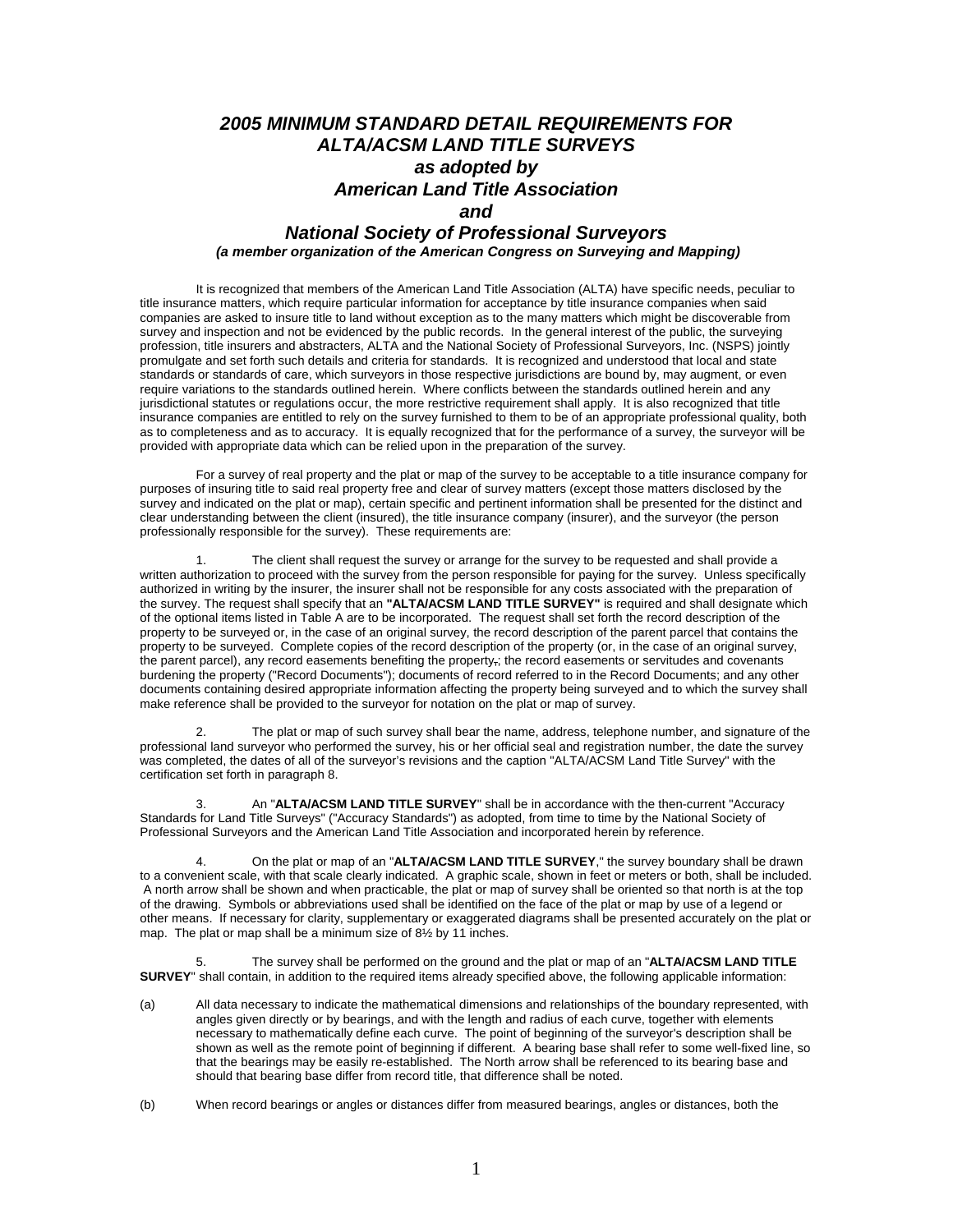record and measured bearings, angles, and distances shall be clearly indicated. If the record description fails to form a mathematically closed figure, the surveyor shall so indicate.

- (c) Measured and record distances from corners of parcels surveyed to the nearest right-of-way lines of streets in urban or suburban areas, together with recovered lot corners and evidence of lot corners, shall be noted. For streets and highways abutting the property surveyed, the name, the width and location of pavement relative to the nearest boundary line of the surveyed tract, and the width of existing rights of way, where available from the controlling jurisdiction, shall be shown. Observable evidence of access (or lack thereof) to such abutting streets or highways shall be indicated. Observable evidence of private roads shall be so indicated. Streets abutting the premises, which have been described in Record Documents, but not physically opened, shall be shown and so noted.
- (d) The identifying titles of all recorded plats, filed maps, right of way maps, or similar documents which the survey represents, wholly or in part, shall be shown with their appropriate recording data, filing dates and map numbers, and the lot, block, and section numbers or letters of the surveyed premises. For non-platted adjoining land, names, and recording data identifying adjoining owners as they appear of record shall be shown. For platted adjoining land, the recording data of the subdivision plat shall be shown. The survey shall indicate platted setback or building restriction lines which have been recorded in subdivision plats or which appear in Record Documents which have been delivered to the surveyor. Contiguity, gores, and overlaps along the exterior boundaries of the surveyed premises, where ascertainable from field evidence or Record Documents, or interior to those exterior boundaries, shall be clearly indicated or noted. Where only a part of a recorded lot or parcel is included in the survey, the balance of the lot or parcel shall be indicated.
- (e) All evidence of monuments shall be shown and noted to indicate which were found and which were placed. All evidence of monuments found beyond the surveyed premises on which establishment of the corners of the surveyed premises are dependent, and their application related to the survey shall be indicated.
- (f) The character of any and all evidence of possession shall be stated and the location of such evidence carefully given in relation to both the measured boundary lines and those established by the record. An absence of notation on the survey shall be presumptive of no observable evidence of possession.
- (g) The location of all buildings upon the plot or parcel shall be shown and their locations defined by measurements perpendicular to the nearest perimeter boundaries. The precision of these measurements shall be commensurate with the Relative Positional Accuracy of the survey as specified in the current Accuracy Standards for ALTA/ACSM Land Title Surveys. If there are no buildings erected on the property being surveyed, the plat or map shall bear the statement, "No buildings." Proper street numbers shall be shown where available.
- (h) All easements evidenced by Record Documents which have been delivered to the surveyor shall be shown, both those burdening and those benefiting the property surveyed, indicating recording information. If such an easement cannot be located, a note to this effect shall be included. Observable evidence of easements and/or servitudes of all kinds, such as those created by roads; rights-of-way; water courses; drains; telephone, telegraph, or electric lines; water, sewer, oil or gas pipelines on or across the surveyed property and on adjoining properties if they appear to affect the surveyed property, shall be located and noted. If the surveyor has knowledge of any such easements and/or servitudes, not observable at the time the present survey is made, such lack of observable evidence shall be noted. Surface indications, if any, of underground easements and/or servitudes shall also be shown.
- (i) The character and location of all walls, buildings, fences, and other visible improvements within five feet of each side of the boundary lines shall be noted. Without expressing a legal opinion, physical evidence of all encroaching structural appurtenances and projections, such as fire escapes, bay windows, windows and doors that open out, flue pipes, stoops, eaves, cornices, areaways, steps, trim, etc., by or on adjoining property or on abutting streets, on any easement or over setback lines shown by Record Documents shall be indicated with the extent of such encroachment or projection. If the client wishes to have additional information with regard to appurtenances such as whether or not such appurtenances are independent, division, or party walls and are plumb, the client will assume the responsibility of obtaining such permissions as are necessary for the surveyor to enter upon the properties to make such determinations.
- (j) Driveways, alleys and other ways of access on or crossing the property must be shown. Where there is evidence of use by other than the occupants of the property, the surveyor must so indicate on the plat or map. Where driveways or alleys on adjoining properties encroach, in whole or in part, on the property being surveyed, the surveyor must so indicate on the plat or map with appropriate measurements.
- (k) As accurately as the evidence permits, the location of cemeteries and burial grounds (i) disclosed in the Record Documents provided by client or (ii) observed in the process of performing the field work for the survey, shall be shown.
- (l) Ponds, lakes, springs, or rivers bordering on or running through the premises being surveyed shall be shown.
	- 6. As a minimum requirement, the surveyor shall furnish two sets of prints of the plat or map of survey to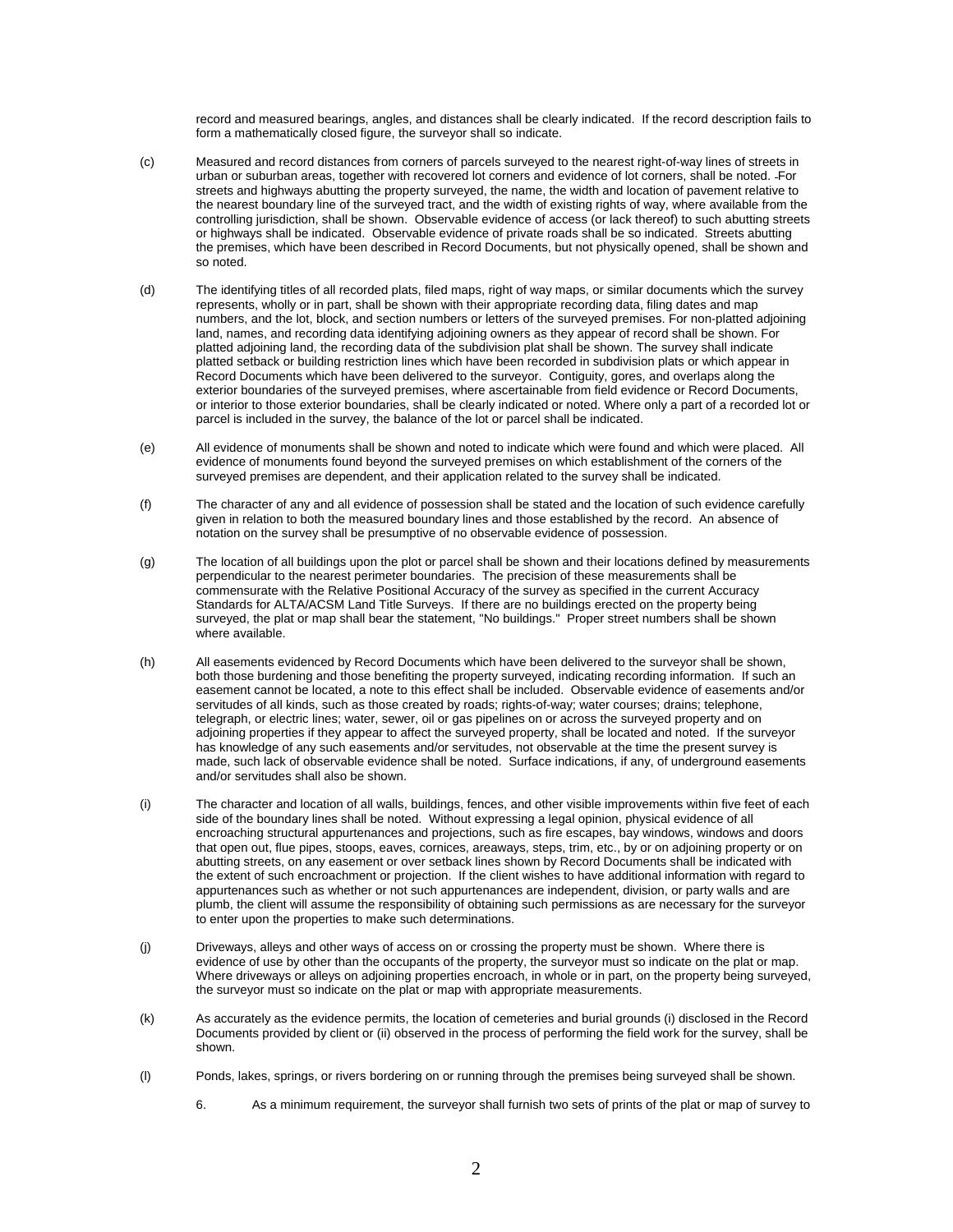the title insurance company or the client. If the plat or map of survey consists of more than one sheet, the sheets shall be numbered, the total number of sheets indicated and match lines be shown on each sheet. The prints shall be on durable and dimensionally stable material of a quality standard acceptable to the title insurance company. The record title description of the surveyed tract, or the description provided by the client, and any new description prepared by the surveyor must appear on the face of the plat or map or otherwise accompany the survey. When, in the opinion of the surveyor, the results of the survey differ significantly from the record, or if a fundamental decision related to the boundary resolution is not clearly reflected on the plat or map, the surveyor may explain this information with notes on the face of the plat or map or in accompanying attachments. If the relative positional accuracy of the survey exceeds that allowable, the surveyor shall explain the site conditions that resulted in that outcome with a note on the face of the map or plat.

Water boundaries necessarily are subject to change due to erosion or accretion by tidal action or the flow of rivers and streams. A realignment of water bodies may also occur due to many reasons such as deliberate cutting and filling of bordering lands or by avulsion. Recorded surveys of natural water boundaries are not relied upon by title insurers for location of title.

When a property to be surveyed for title insurance purposes contains a natural water boundary, the surveyor shall measure the location of the boundary according to appropriate surveying methods and note on the plat or map the date of the measurement and the caveat that the boundary is subject to change due to natural causes and that it may or may not represent the actual location of the limit of title. When the surveyor is aware of changes in such boundaries, the extent of those changes shall be identified.

8. When the surveyor has met all of the minimum standard detail requirements for an ALTA/ACSM Land Title Survey, the following certification shall be made on the plat:

**To (name of client), (name of lender, if known), (name of title insurance company, if known), (name of others as instructed by client):** 

**This is to certify that this map or plat and the survey on which it is based were made in accordance with the "Minimum Standard Detail Requirements for ALTA/ACSM Land Title Surveys," jointly established and adopted**  by ALTA and NSPS in 2005, and includes Items \_\_\_\_\_ of Table A thereof. Pursuant to the Accuracy Standards as **adopted by ALTA and NSPS and in effect on the date of this certification, undersigned further certifies that in my professional opinion, as a land surveyor registered in the State of \_\_\_\_\_\_\_\_\_\_, the Relative Positional Accuracy of this survey does not exceed that which is specified therein.**

| Date: | (signed) | (seal) |
|-------|----------|--------|
|       |          |        |

Registration No.

NOTE: If, as otherwise allowed in the Accuracy Standards, the Relative Positional Accuracy exceeds that which is specified therein, the following certification shall be made on the plat:

**To (name of client), (name of lender, if known), (name of title insurance company, if known), (name of others as instructed by client):** 

**This is to certify that this map or plat and the survey on which it is based were made in accordance with the "Minimum Standard Detail Requirements for ALTA/ACSM Land Title Surveys," jointly established and adopted**  by ALTA and NSPS in 2005, and includes Items \_\_\_\_\_\_ of Table A thereof. Pursuant to the Accuracy Standards as **adopted by ALTA and NSPS and in effect on the date of this certification, undersigned further certifies that in my professional opinion, as a land surveyor registered in the State of \_\_\_\_\_\_\_\_\_\_, the maximum Relative Positional Accuracy is \_\_\_\_\_feet.** 

Date: (signed) (signed) (seal) Registration No.

*The 2005 Minimum Standard Detail Requirements for ALTA/ACSM Land Title Surveys are effective January 1, 2006. As of that date, all previous versions of the Minimum Standard Detail Requirements for ALTA/ACSM Land Title Surveys are superseded by these 2005 standards.* 

*Adopted by the American Land Title Association on October 5, 2005. Adopted by the Board of Directors, National Society of Professional Surveyors on October 24, 2005. American Land Title Association, 1828 L St., N.W., Suite 705, Washington, D.C. 20036. National Society of Professional Surveyors, Inc., 6 Montgomery Village Avenue, Suite 403, Gaithersburg, MD 20879*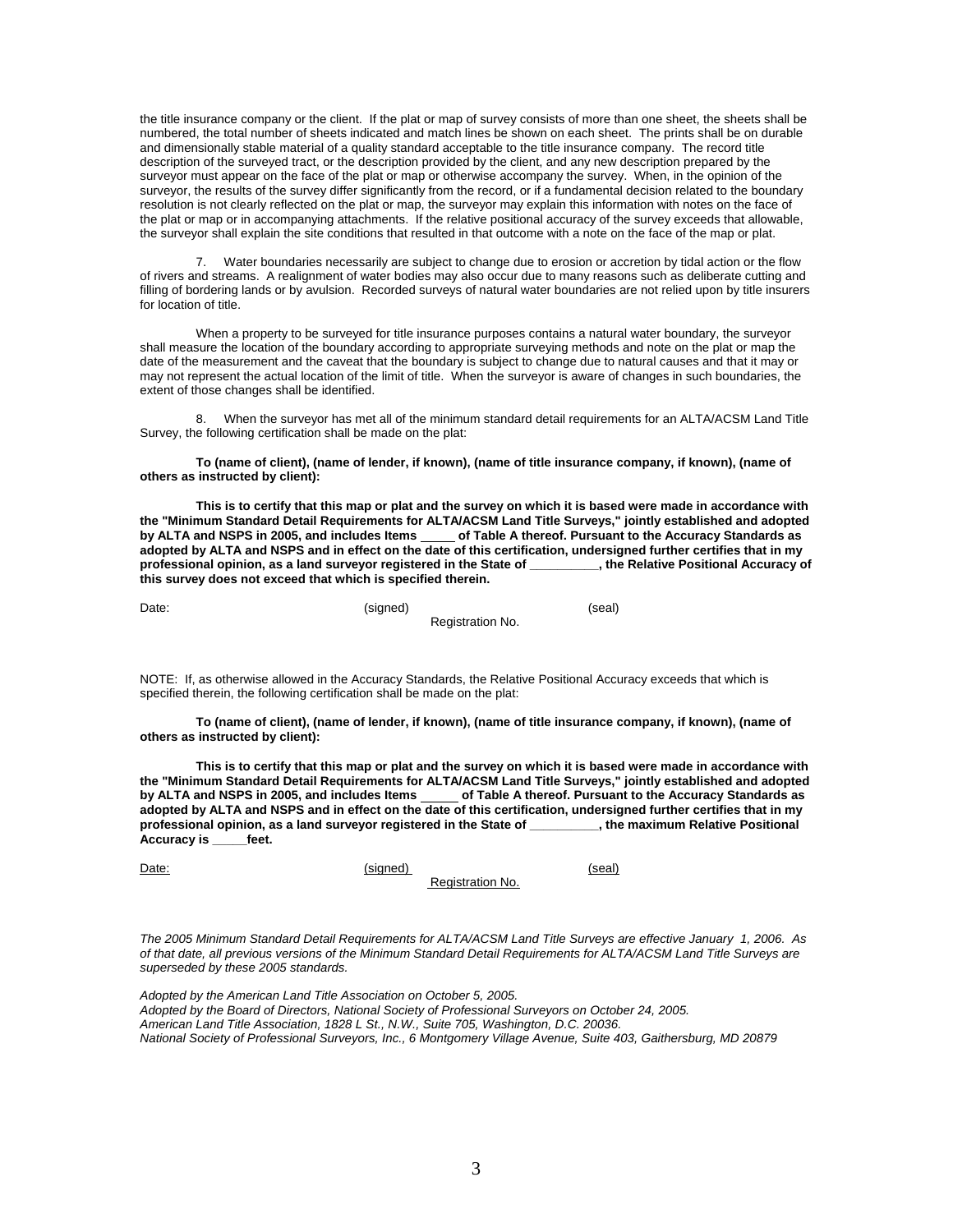## *TABLE A*

### *OPTIONAL SURVEY RESPONSIBILITIES AND SPECIFICATIONS*

*NOTE: The items of Table A must be negotiated between the surveyor and client. It may be necessary for the surveyor to qualify or expand upon the description of these items, e.g., in reference to Item 6, there may be a need for an interpretation of a restriction. The surveyor cannot make a certification on the basis of an interpretation or opinion of another party. Items 16, 17 and 18 are only for use on projects for the U.S. Department of Housing and Urban Development (HUD).* 

*If checked, the following optional items are to be included in the ALTA/ACSM LAND TITLE SURVEY, except as otherwise negotiated:* 

*1. \_\_\_\_\_ Monuments placed (or a reference monument or witness to the corner) at all major corners of the* 

*boundary of the property, unless already marked or referenced by an existing monument or witness to the corner. 2. \_\_\_\_\_ Vicinity map showing the property surveyed in reference to nearby highway(s) or major street intersection(s). 3. \_\_\_\_\_ Flood zone designation (with proper annotation based on federal Flood Insurance Rate Maps or the state or local equivalent, by scaled map location and graphic plotting only.) 4. \_\_\_\_\_ Gross land area (and other areas if specified by the client). 5. \_\_\_\_\_ Contours and the datum of the elevations. 6. \_\_\_\_\_ List setback, height, and floor space area restrictions disclosed by applicable zoning or building codes (beyond those required under paragraph 5d of these standards). If none, so state. The source of such information must be disclosed. See "Note" above. 7. \_\_\_\_\_ (a) Exterior dimensions of all buildings at ground level (b) Square footage of: \_\_\_\_\_ (1) exterior footprint of all buildings at ground level \_\_\_\_\_ (2) gross floor area of all buildings; or \_\_\_\_\_ (3) other areas to be defined by the client \_\_\_\_\_ (c) Measured height of all buildings above grade at a defined location. If no defined location is provided, the point of measurement shall be shown. 8. \_\_\_\_\_ Substantial, visible improvements (in addition to buildings) such as billboards, signs, parking structures, swimming pools, etc. 9. \_\_\_\_\_ Parking areas and, if striped, the striping and the type (e.g. handicapped, motorcycle, regular, etc.) and number of parking spaces. 10. \_\_\_\_\_ Indication of access to a public way on land such as curb cuts and driveways, and to and from waters adjoining the surveyed tract, such as boat slips, launches, piers and docks.. 11. Location of utilities (representative examples of which are shown below) existing on or serving the surveyed property as determined by: \_\_\_\_\_ (a) Observed evidence \_\_\_\_\_ (b) Observed evidence together with evidence from plans obtained from utility companies or provided by client, and markings by utility companies and other appropriate sources (with reference as to the source of information)* • *railroad tracks and sidings;* • *manholes, catch basins, valve vaults or other surface indications of subterranean uses;* • *wires and cables (including their function, if readily identifiable) crossing the surveyed*  premises, all poles on or within ten feet of the surveyed premises, and the dimensions of all *crossmembers or overhangs affecting the surveyed premises; and* • *utility company installations on the surveyed premises. 12. \_\_\_\_\_ Governmental Agency survey-related requirements as specified by the client.*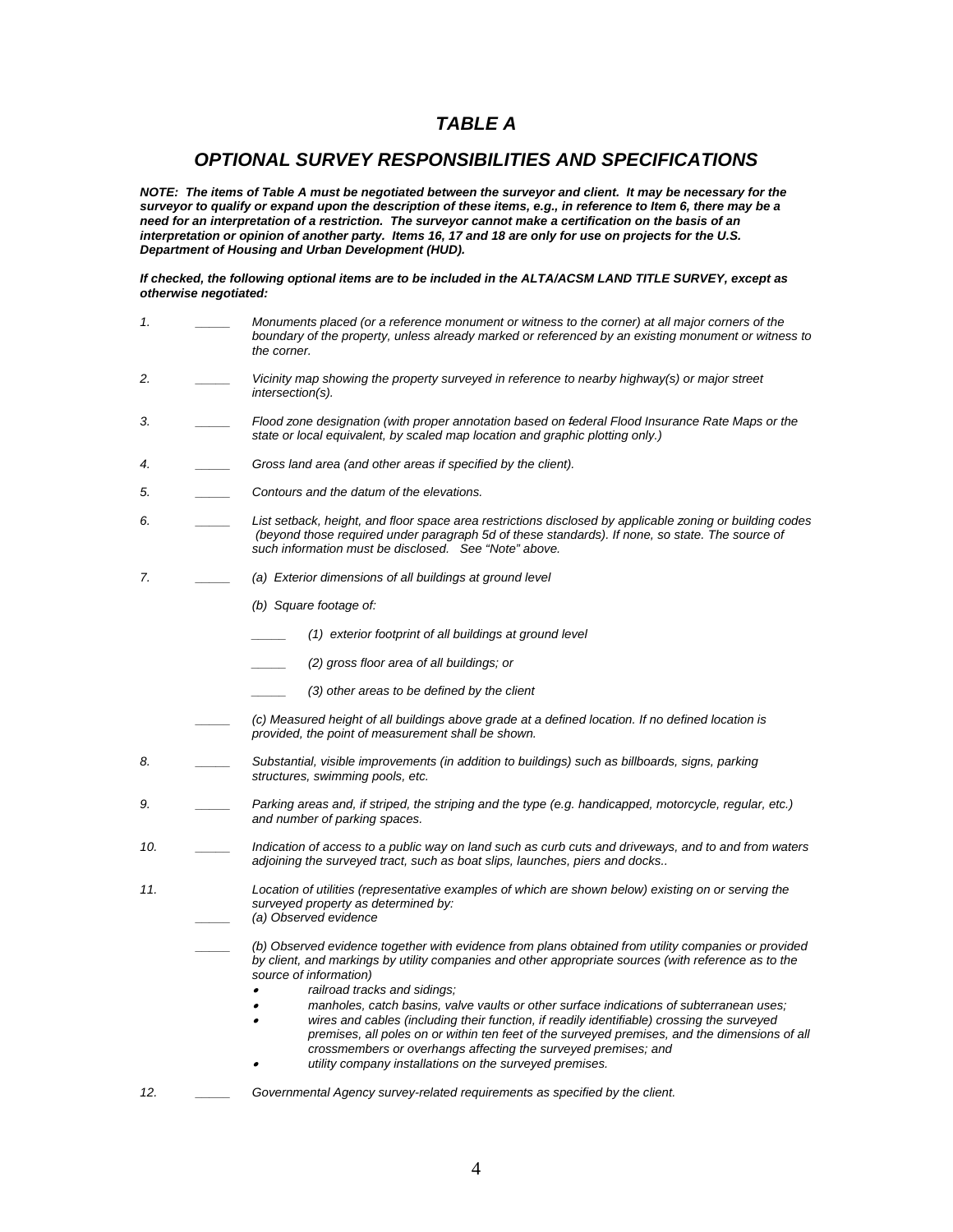*13. \_\_\_\_\_ Names of adjoining owners of platted lands.* 

*months.* 

- *14. \_\_\_\_\_ The distance to the nearest intersecting street as designated by the client*
- *15. \_\_\_\_\_ Rectified orthophotography, photogrammetric mapping, laser scanning and other similar products, tools or technologies may be utilized as the basis for the location of certain features (excluding boundaries) where ground measurements are not otherwise necessary to locate those features to an appropriate and acceptable accuracy relative to a nearby boundary. The surveyor shall (a) discuss the ramifications of such methodologies (e.g. the potential accuracy and completeness of the data gathered thereby) with the title company, lender and client prior to the performance of the survey and, (b) place a note on the face of the survey explaining the source, date, relative accuracy and other relevant qualifications of any such data. 16. \_\_\_\_\_ Observable evidence of earth moving work, building construction or building additions within recent*
- *17. \_\_\_\_\_ Any changes in street right of way lines either completed or proposed, and available from the controlling jurisdiction. Observable evidence of recent street or sidewalk construction or repairs.*
- *18. \_\_\_\_\_ Observable evidence of site use as a solid waste dump, sump or sanitary landfill.*

*19. \_\_\_\_\_\_\_\_\_\_\_\_\_\_\_\_\_\_\_\_\_\_\_\_\_\_\_\_\_\_\_\_\_\_\_\_\_\_\_\_\_\_\_\_\_\_\_\_\_\_\_\_\_\_\_\_\_\_\_\_\_\_\_\_\_\_\_\_\_\_\_\_\_*